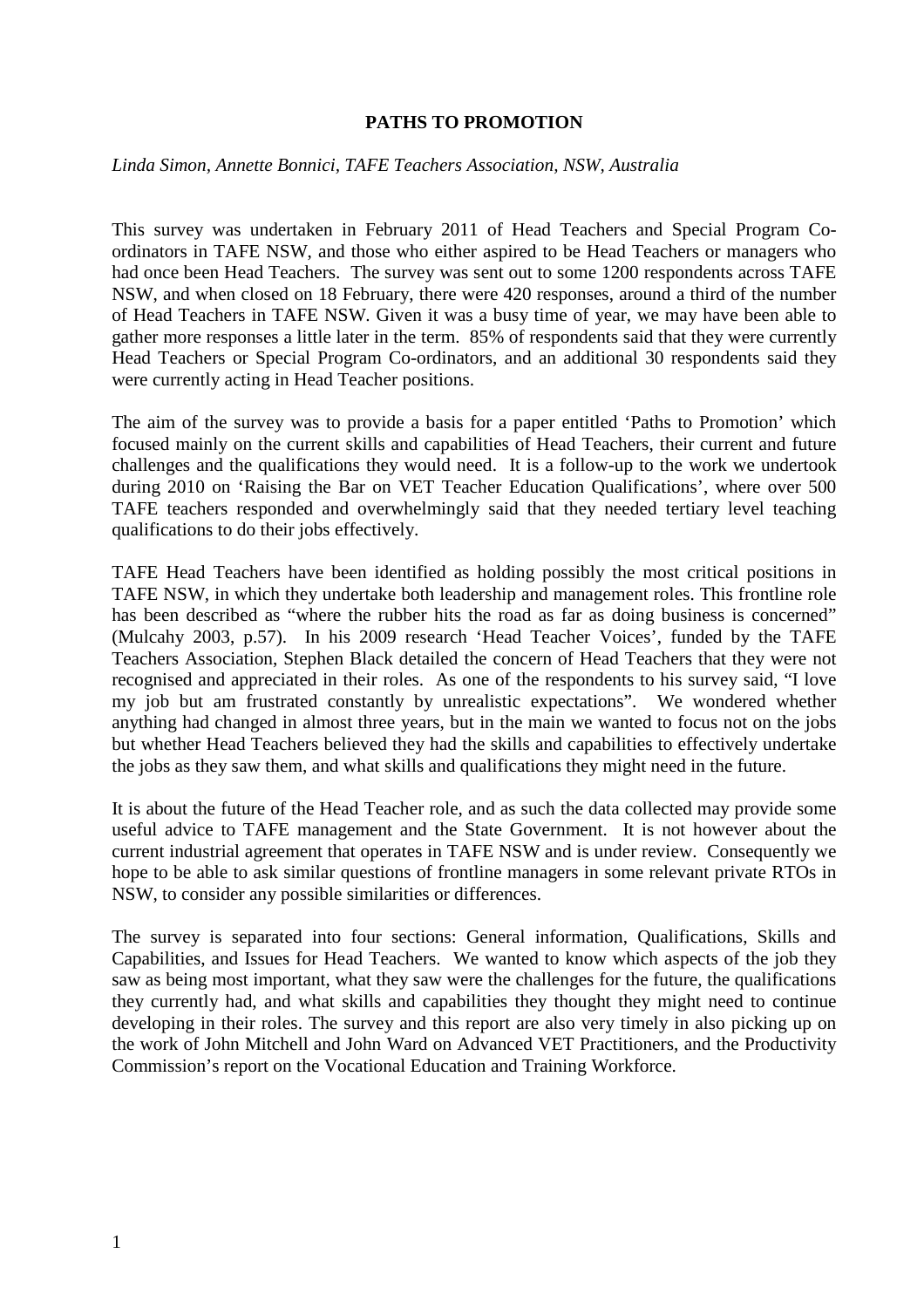## **General Information**

Of the 420 responses, 41% were from males and 59% from females. 61.7% of responses were from Head Teachers between 50-59 years of age, reflecting the current age demographic of TAFE teachers. 7% were 60 or over, and 6% were 39 and under. As a consequence of their age, the issues of succession planning, casualisation and recruitment were important for many respondents.

The respondents represented all Institutes roughly in proportion to the size of the Institute. 55% were the only Head Teachers in their sections. Of the teachers who answered the survey, 75% had acted as Head Teachers, and almost all Institute Managers who responded had been Head Teachers. Special Program Co-ordinators were included in the audience for the survey as their positions have generally been considered equivalent to Head Teachers.

About three quarters of the Head Teachers who responded supervised over 10 teachers in their sections, with 23% supervising over 20 teachers, giving some indication of the numbers of part time casual staff in their sections.

The respondents represented all vocational areas, roughly in proportion to the size of these vocational areas in TAFE. The areas of Access, Business, Construction, IT, Health and Welfare all had strong responses.

# **Qualifications**

In answer to the question as to which year they completed their most recent educational qualifications, 64% said since 2005, and 85% had undertaken an educational qualification in the last decade. Most held the Certificate IV in Training and Assessment – 57%, and 18% had already gained the new Certificate IV from the Training and Education Training Package (TAE 10). Of those who had the most recent CIV, most already had the earlier CIV or the CIV (BSZ), and 25 had all three. In drawing together the responses to the teaching qualifications, 62.6% of respondents had post graduate qualifications, over 50% an educational degree and 62% Diplomas. (see graph below)





Considering that many respondents would have multiple qualifications, it is hard to draw exact conclusions, except to say that most Head Teachers had more than one educational qualification and it appeared that only 2 respondents had no graduate qualifications. Given the decision of the Department of Education and Training in 2008 around qualifications for Head Teachers, this is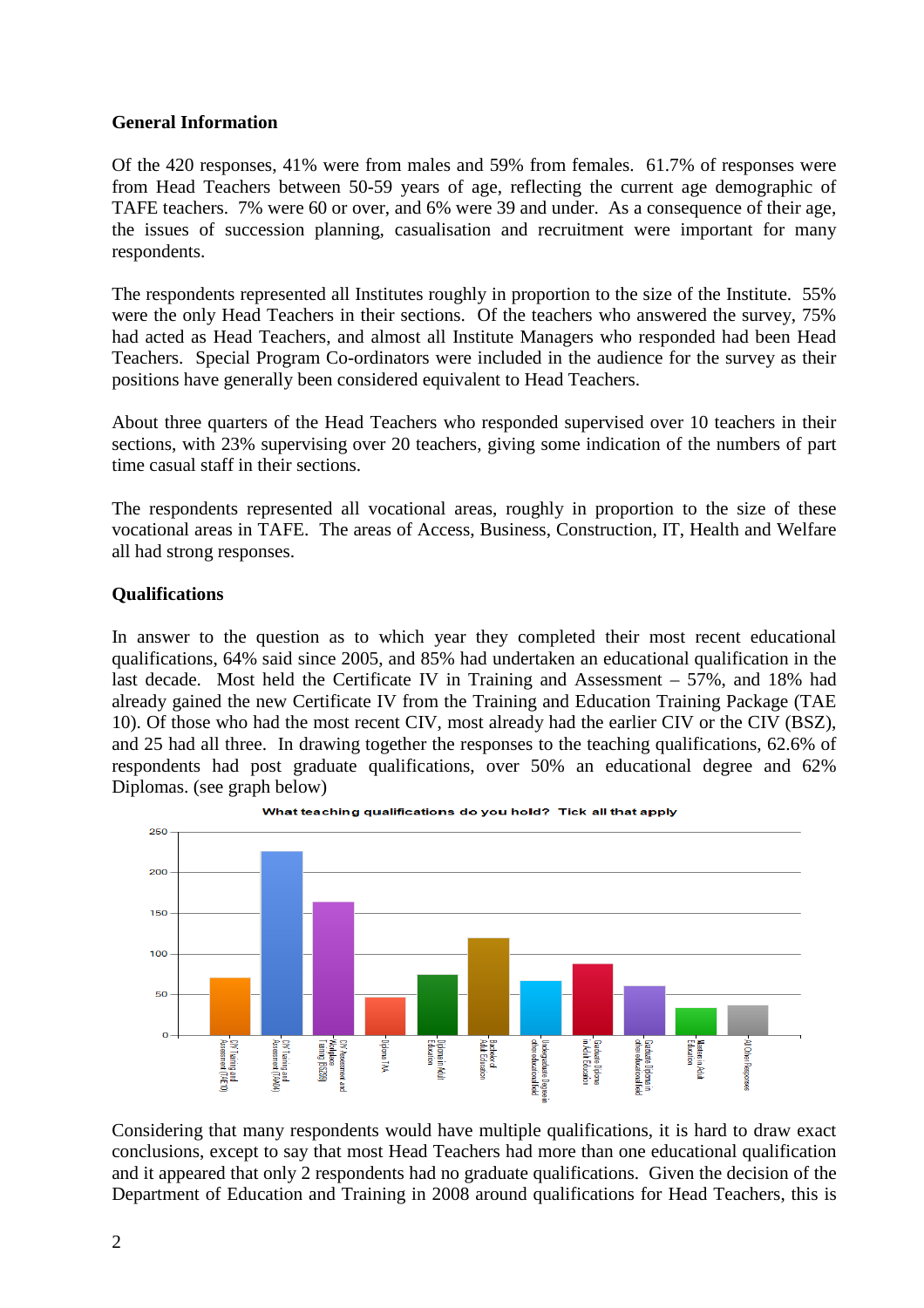not surprising, and those two may not have been Head Teachers yet. But there are still some interesting questions that arise as to the consistency and appropriateness of educational qualifications for Head Teachers, and this is addressed further in the survey.

In answering the question as to whether these qualifications were enough, 61% said 'no'. 75% of respondents commented further, and the comments overwhelmingly said that that these educational qualifications were not about the leadership roles of Head Teachers. Many would of course be referring to the CIV, but others to their post graduate qualifications in adult education or vocational education and training. Some felt no one qualification could provide all the skills you needed as a Head Teacher, and others itemised what they saw as being some of the most significant parts of the job to emphasise how varied and difficult it was.

One such quote was:

"The role of Head Teacher includes HR management and team management skills, planning and project management skills, marketing and commercial activities, managing finances and resources. None of these are educational skills."

Another made the point: "Uni quals give underpinning theory and framework but the Head Teacher role is very specific to TAFE administration. It also requires political judgement and people management skills which are not taught in these courses".

Overall the view appeared to be that the educational qualifications they had were good for teaching, but not for administration, management or leadership.

When asked what other qualifications might assist you in your Head Teacher role, most picked up on those aspects of the job and said they also needed qualifications in management and human resources. There were 160 responses on this type of qualification. A qualification in accounting and finance was also identified by 38 respondents, and 25 wanted a qualification in leadership and frontline management. A number were also concerned about their computing skills and marketing skills. A number also wanted mentoring skills. There was strong support for a higher level qualification which was not identified, a TAFE specific course and a course especially for Head Teachers. Added to that 21 said they wanted an induction course as Head Teachers. One respondent put it this way: "A special program tailor made for Head Teachers incorporating the skills and knowledge needed by Head Teachers e.g. business skills, management skills, financial planning, budgets, people skills etc."

Part of the reason for this paper was to look at qualifications needed to be a Head Teacher. At the same time we wanted some idea of career progression for Head Teachers, and whether they believed they would need additional skills and capabilities to take on a further promotional position. The response as to whether they might apply for a non teaching management role in TAFE was about 50:50.

When asked what skills and capabilities they might need for such a role, the responses included:

- time as a Head Teacher
- strategic management
- innovative skills
- Masters in educational leadership/ a leadership program
- opportunities to act in such positions/work experience/mentoring
- whole of business focus
- experience outside the industry area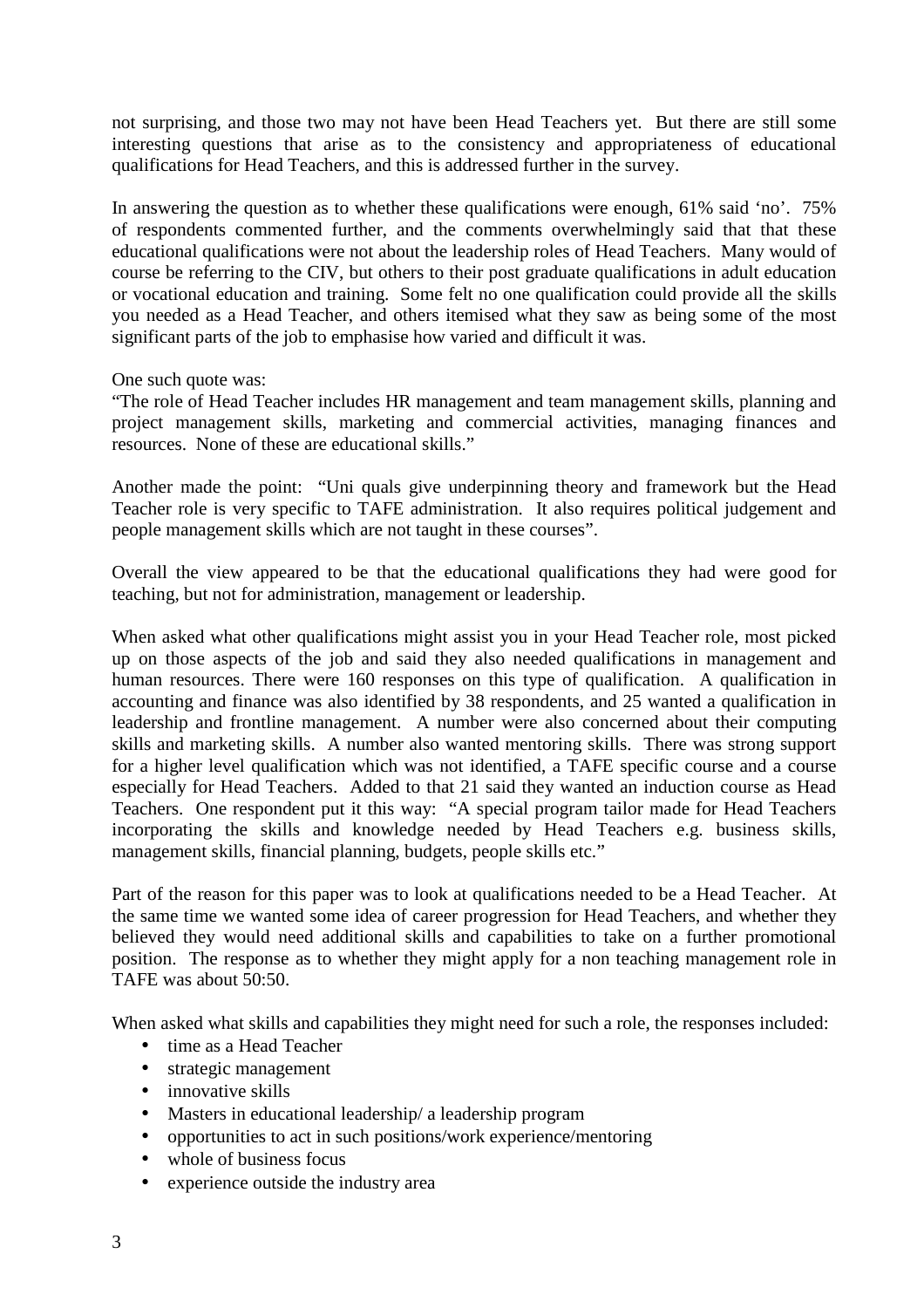- organisational management
- understanding of the influences on education/understanding of government and its mentality/knowledge of the external environment
- good people skills

The point was made by a number of respondents that there are similarities and differences in the roles, and that TAFE should recognise this and plan for it. One respondent said about skills and capabilities: "I would put a high priority on integrity and wisdom, as well as ethical and honest communication. I think such managers need to have a grasp of educational issues, and be able to see the *big picture*".

## **Skills and Capabilities**

This next section of the survey focussed on a number of specific issues: the main reasons they became Head Teachers and whether this had changed; how they saw the role; how they would change the role and their challenges for the next three years; and skills and capabilities to face those challenges. In other words, we wanted to find out more about some of those skills and capabilities that many had already identified as needing for the job. We deliberately asked about what they saw as being the most important aspects of the job, and some respondents drew out attention to the fact that the way they saw the job and the way some management saw it, were two different things. This is one of the reasons for wanting to know why they took the job in the first place – did they want a job that was about management, finance and systems, or had they seen the job as something different?

When asked to select all the reasons they became a Head Teacher the most popular responses were:

- the desire to have a job which mixes teaching and leadership  $-62\%$
- wanting to run your own section effectively 57%
- desire to be a leader in TAFE  $33.7\%$

This then dropped down to:

- others suggesting you should take on the job  $-28.8\%$ , and
- no one else to do the job  $-22.1\%$



#### What were your main reasons for becoming a Head Teacher? (Choose those that apply)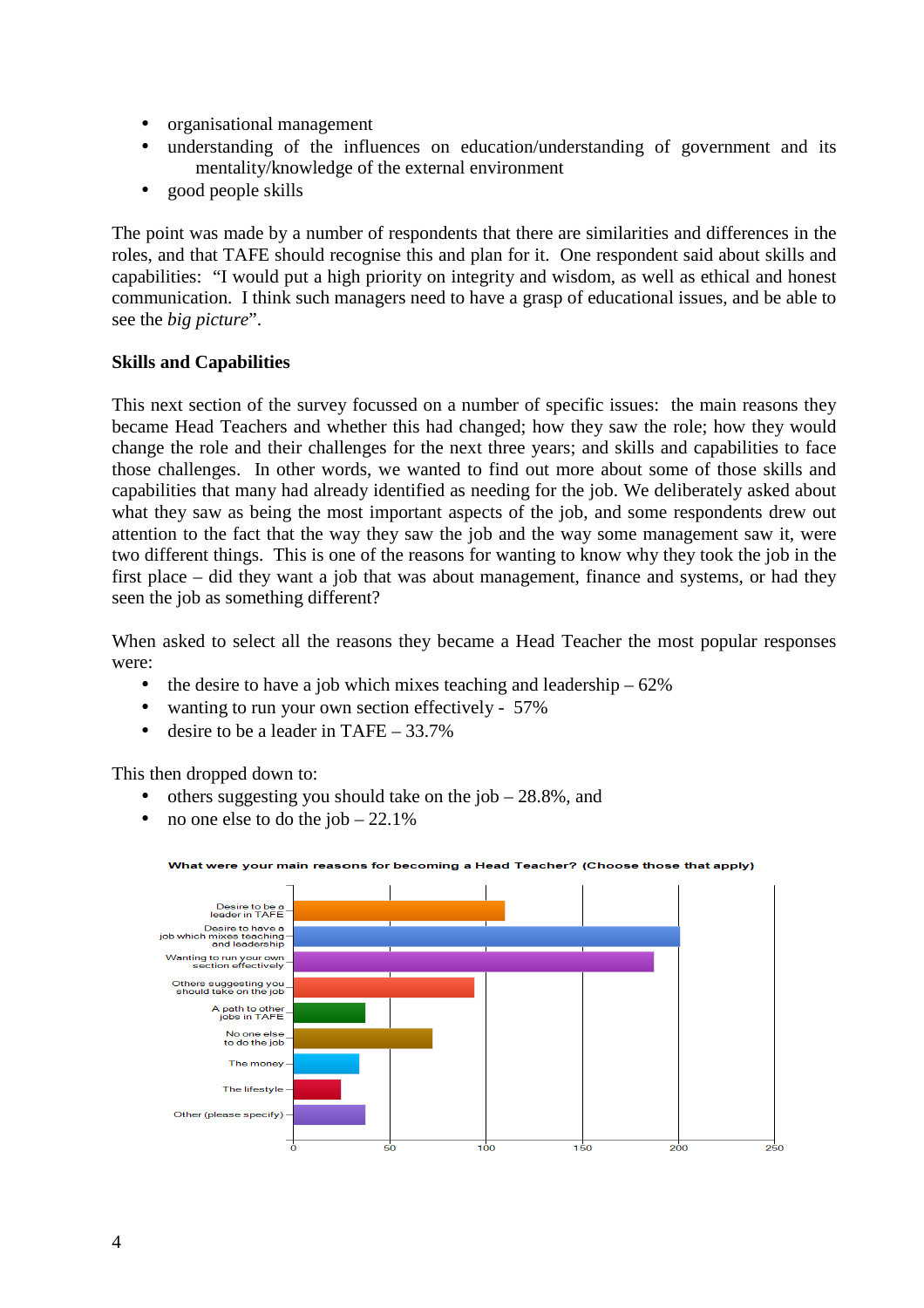The responses to this question demonstrate strong support for the educational leadership role of Head Teachers, and the desire to be both a teacher and leader of a TAFE teaching section. This is a theme that runs through many of the survey responses, along with the desire to do the job effectively, i.e. the job as Head Teachers see it. The following two quotes further highlight this perspective about why they became a Head Teacher. It was about "having a strong belief in the TAFE product and wanting to be a part of the future directions of TAFE" and "another challenge after a fulfilling teaching role".

When asked whether these reasons still apply, 69.9% said yes, and 13.5% no. 16.6% said some of the reasons still applied. When asked why, there was a mixture of responses, obviously depending upon whether they still really enjoyed the job or had become disenchanted with it. The responses included: feel I'm doing the job well and love the teaching; there is some uncertainty about my continued position; the job is challenging; there are immense workload issues; enjoy engaging with industry; the role is different from the actual job; and, I am not able to do what I feel needs to be done. A number of respondents said they either wanted or planned to regress, and others felt that nobody else would do the job and they were stuck with it.

The following quotes represent these different points of view:

- "I have been a Head Teacher for 17 years. The job has changed. The role in the section is still fulfilling and valuable, but the pressure from senior management and the lack of understanding of the realities in the section make it very difficult"
- "I like the combination and responsibility, and the opportunity to be creative"
- "Because the Head Teacher role gives me the opportunity to make a big contribution to my students and community"
- "I've regressed to a teaching role having become exhausted by the demands and frustrations of the Head Teacher role. I'm much happier now and have regained a balanced life style and am regaining my health"
- "This is such a dreadful job nobody will take it on. They see the amount of work I have to do on top of my teaching load, and with the erosion of technical and clerical support the job of Head Teacher is very difficult".

Respondents were then asked to identify what they saw as the most important aspects of their role and to choose five issues from the list given. In this list of 27 issues, we attempted to cover the main aspects of the job ranging from educational leadership, to budgets, to entrepreneurial skills, to dealing with student issues and networking with other Head Teachers and sections.

The five most popular answers show an interesting range of jobs (see graph), and indicate the importance that Head Teachers give to quality and leadership, teaching and learning, although many acknowledge later on that these are not the aspects of the job that they sometimes spend the most time on.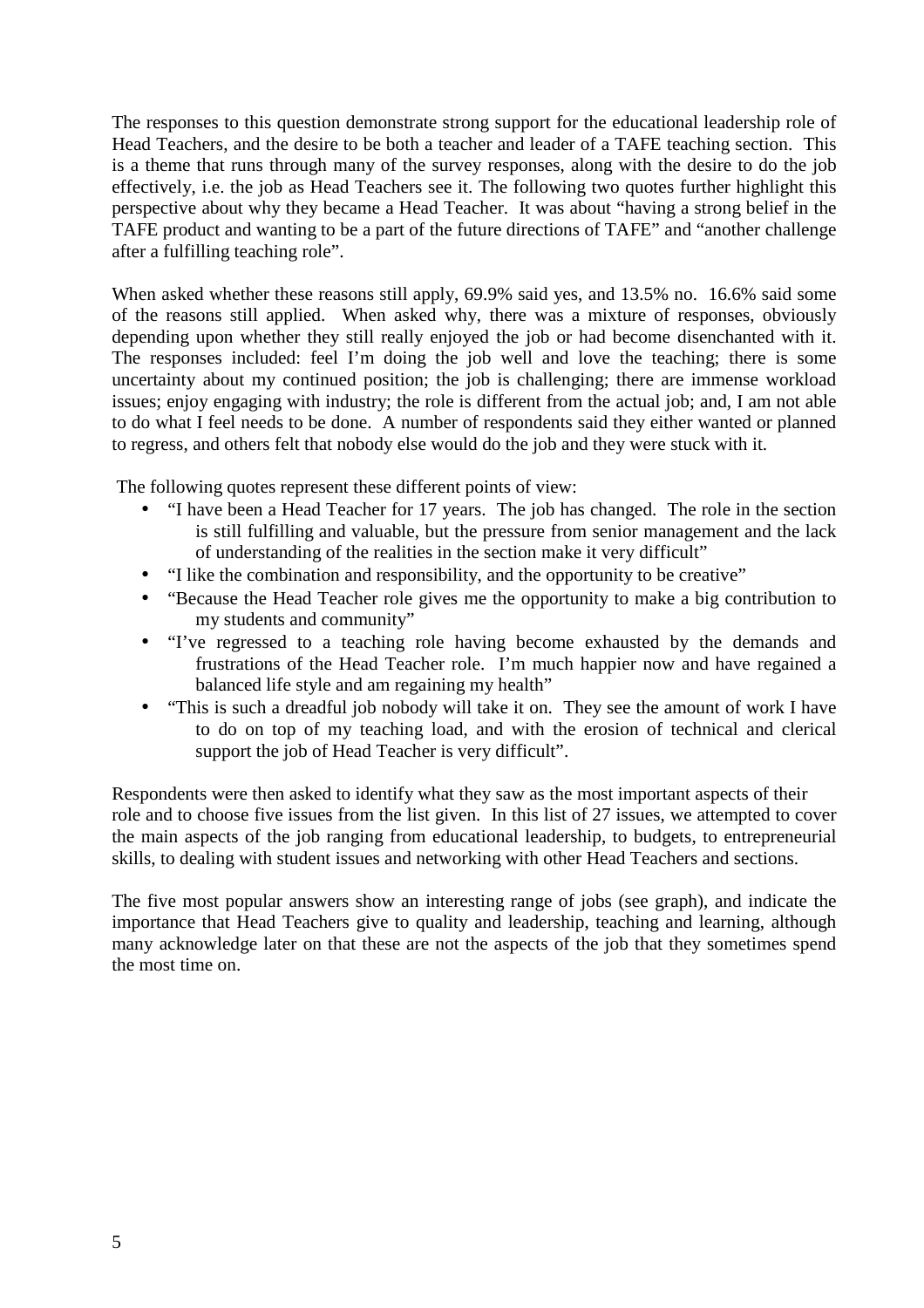

The most unimportant aspects of the job appear to represent areas that might be at the edges of the job and/or aspects of the job that not all Head Teachers need to undertake all of the time. They are represented by the graph below:



When asked whether Head Teachers and their sections would benefit from further developing their skills and capabilities in the areas identified, the overwhelming answer was yes. Examples of these benefits included:

- a more effective teaching workplace
- to help the section grow
- the section would benefit from the Head Teacher being able to concentrate on educational needs
- the ability to have professional conversations with colleagues
- better management and financial skills
- leadership and developing skills to support others
- technical currency
- being able to refocus on quality teaching not systems compliance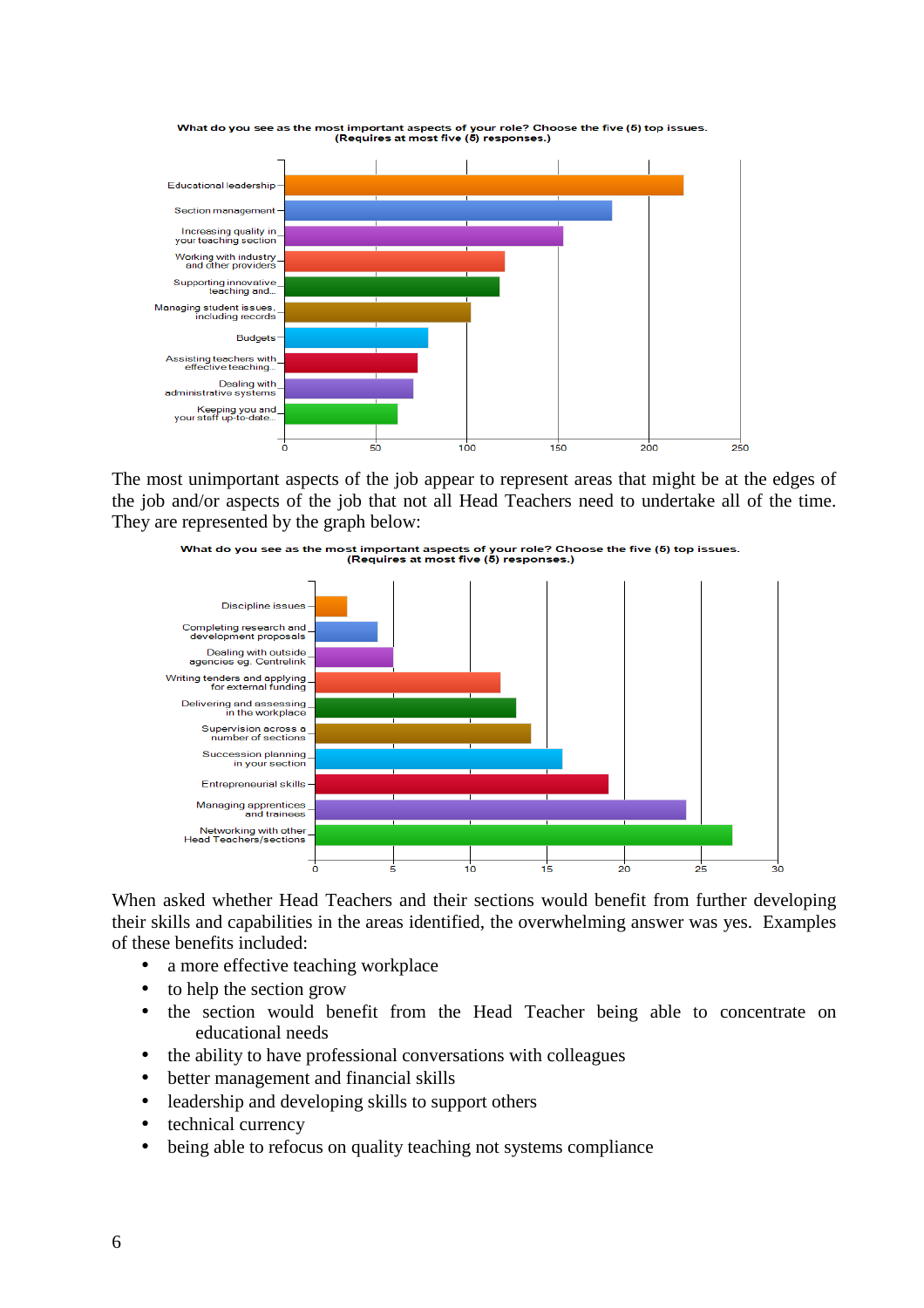They also commented further on some of the skills and capabilities they would develop, and said that the benefits would give them time to mentor and be mentored, to be more innovative in their teaching and learning, to network and develop communities of practice, and to be constantly learning as teachers and leaders should.

The following are quotes, and represent once again the diverse views about further benefits to the section of developing their skills and capabilities:

- "the section would benefit from head teachers being able to concentrate on educational needs"
- "probably not. All the other aspects listed are part of the job so even if I developed my skills I'd have little time to use them"
- "time to mentor and be mentored to improve quality, time to plan and implement projects"

The next question asked the respondents that if they had the opportunity to get rid of 5 tasks, what would they be. The answers were fairly clear:

- dealing with Systems, including SAP, TPD, TIPA, ATRs and data entry 195 responses
- administration and paperwork 83 responses
- marketing/commercial/promotional work 56 responses
- budget and finances  $-52$  responses
- audits/roll books/records/AQTF 47 responses
- research and development of tenders, and applications for external funding 45 responses
- replying to requests from management/reporting/management issues 34 responses
- meetings  $-33$  responses
- CLAMS/setting up rolls/results 33 responses
- enrolments/MEVI/paperwork 27 responses
- dealing with student records/course inquiries 23 responses
- supervision of staff/Annual Reviews/recruitment of staff  $-27$  responses

It is fairly obvious that Head Teachers would like to relinquish tasks that are time intensive, but that they see as contributing little to the quality teaching and learning they referred to above – the time to mentor and be mentored, and to keep learning. Many of these are also the tasks that other research such as Stephen Black's 'Head Teacher Voices', identified as being able to be most effectively performed by clerical staff thereby freeing up the Head Teacher to focus on educational matters.

Given the responses earlier in the survey, it is no surprise that the 3 most challenging areas over the next three years are seen as being: finance and budgets – both the systems and the lack of funding; marketing/commercial activities/consultancy/applying for external funding; and technological changes and new systems. Succession planning was the next most highly rated, obviously reflecting the staffing challenges that many sections are facing. This was followed by staff shortages, support for new staff and assisting teachers who may not have tertiary level teaching qualifications. E-learning/online /flexible delivery also rated fairly highly, followed by compliance and audits.

The next group included dealing with Training Packages, curriculum and course development, and also dealing with diverse student groups. Changes to government priorities, increased workload, doing more with less, changes in section hours and profiles, and changed working conditions also received a fair number of responses.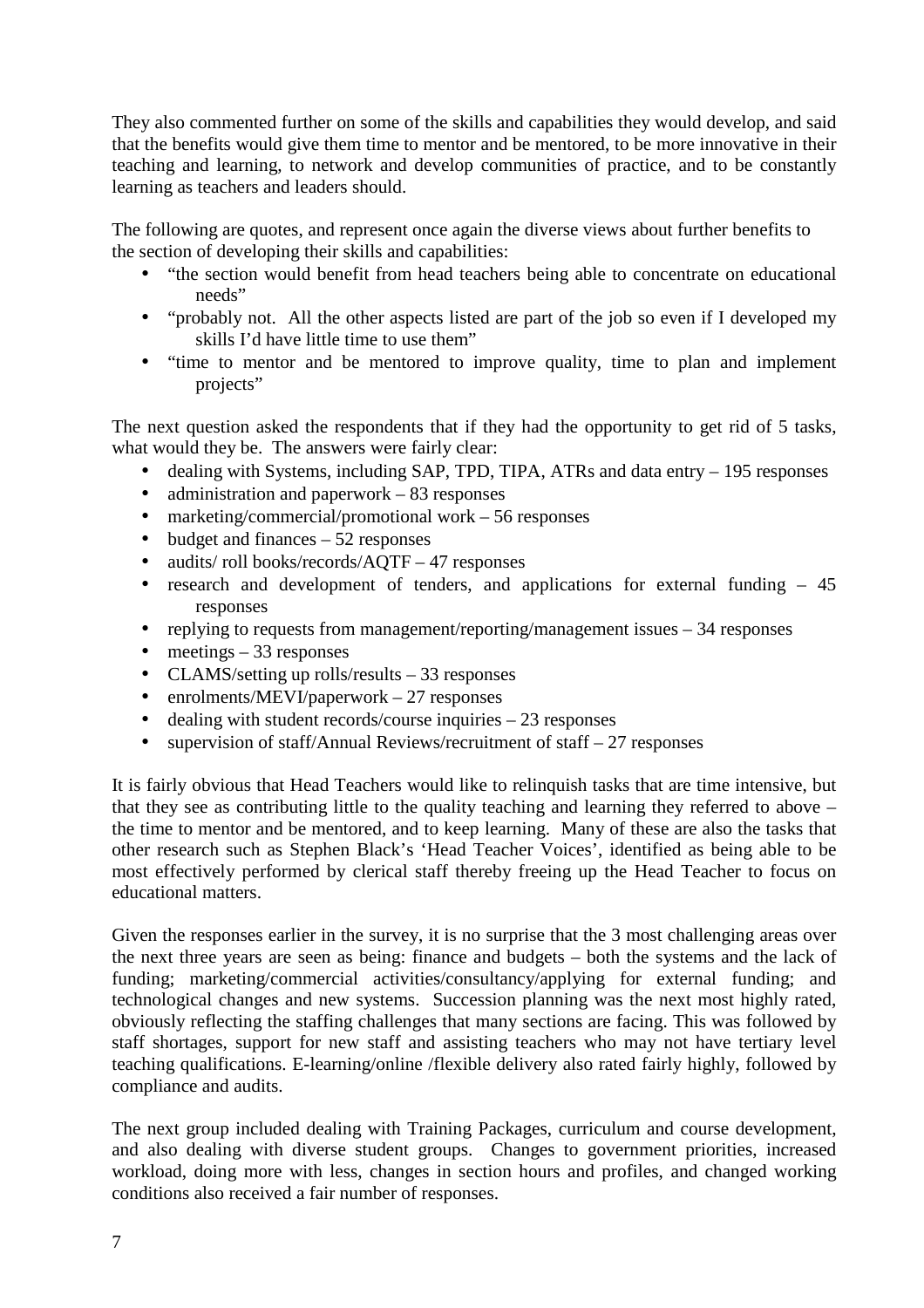When then asked about the additional skills and capabilities they might need to meet these challenges, it is no surprise that the following were identified in this order: (see graph)



There were additional comments that included: job interviews, where to access funding and political lobbying.

The responses to these questions need to be taken into account by TAFE NSW, in providing the opportunity for Head Teachers to undertake a variety of courses that include financial management, but also the updating of technological skills. Entrepreneurial skills and leadership skills appear to focus on qualifications that reflect important parts of a Head Teacher's role but are not covered in low level Certificate IV or Diploma TAA or TAE qualifications. There is definitely a message being given in 'ability to prioritise workload' being so highly rated, and it emphasises what we have known from previous research that the workload of Head Teachers is too high.

# **Issues for Head Teachers**

In the first question in this section, respondents were asked to identify 5 issues of most concern and their responses were aggregated. The issues of most concern were workload with 264 responses, funding with 217 responses and TAFE systems with 209 responses. TAFE management was considered an issue, followed by need to bring in own funds to run courses and competition with other providers. This was followed by facilities and equipment. These issues had all arisen earlier in the survey and reflect concern with workload and lack of government funding to ensure the delivery of quality teaching and learning.

Additional comments were added by respondents and these included: timely maintenance and repairs, lack of IT support, lack of computers, paperwork overload, lack of qualified teachers, generic managers, courses not being advertised, too many actors, need for more classroom support, managing students who come to TAFE without basic skills, restrictive and time consuming policies, ever changing Training packages, and loss of Curriculum Centres.

70.4% of respondents agreed with the statement that educational leadership was the most important part of their role. There were 117 comments on this question, and they included:

- it is important but other areas are encroaching
- overturned by business administration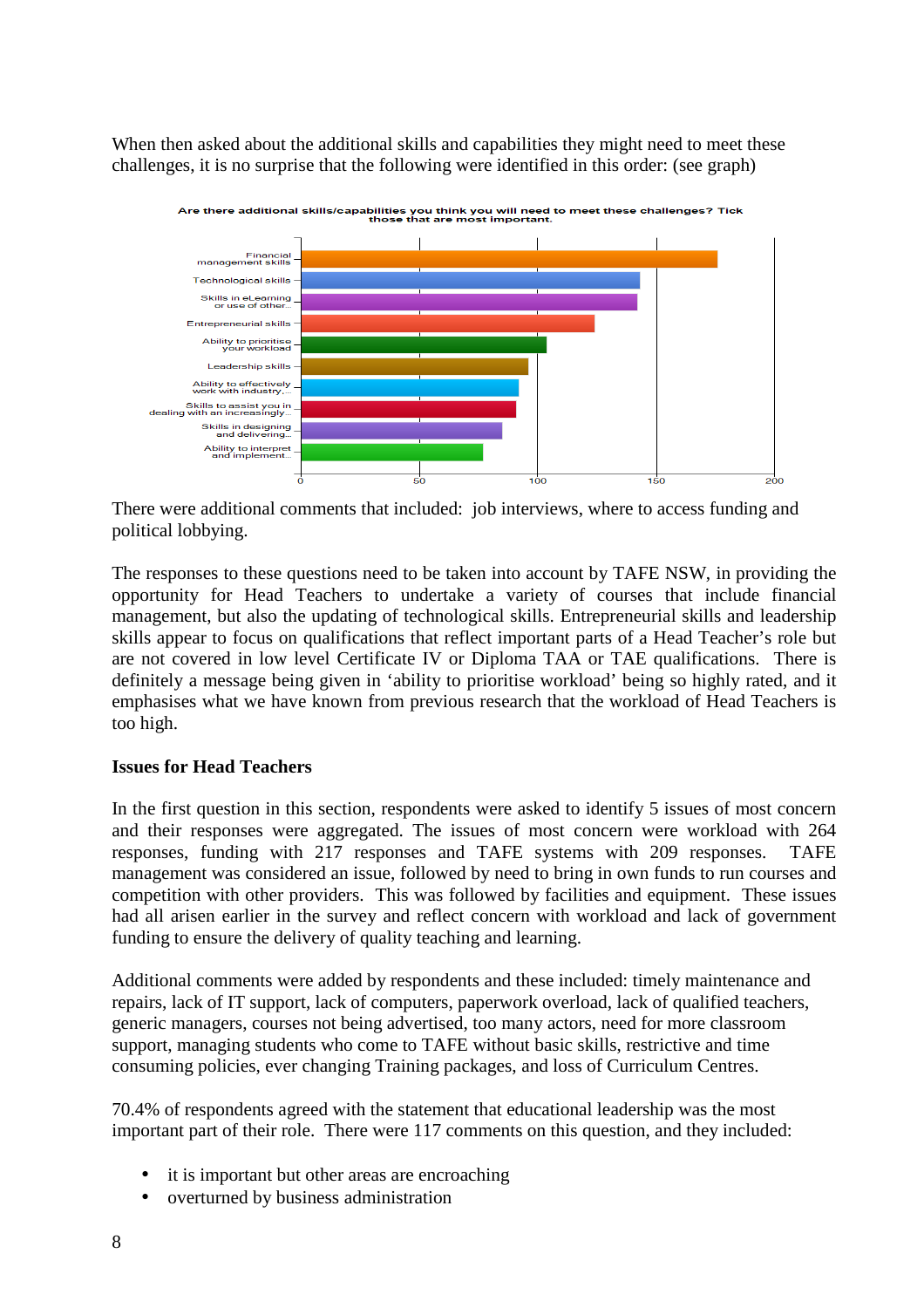- more important to have sound administrative and financial skills
- main reason I took the role
- leadership in the broader sense too
- not enough time to be an educational leader
- most satisfying aspect of the job
- not the part we spend most time on
- it is the difference between an average section and a good one
- more a financial manager now
- becoming an increasingly entrepreneurial role
- as important as other factors
- anybody can do the administration. It is important to know about the industry to effectively teach it

When asked how they would like to continue to develop their leadership skills, formal qualifications rated the highest, whether through other organisations than TAFE, university or through TAFE. Programs and events rated highly with professional associations and learning on-the-job through learning projects, next. The on-the-job learning was also reflected in the high response to staff rotation in jobs, which was seen in the earlier response to promotions to management positions. The fairly high ranking of use of diagnostic and self assessment tools, could at least in part be a reflection of the current work of John Mitchell in a number of TAFE NSW Institutes. It was interesting that coaching and mentoring from others in the workplace was the lowest rated, whereas it had been mentioned in a number of earlier questions as being of benefit, but may instead have been picked up in the shadowing arrangements and secondments. (see graph below)



In finishing up, Head Teachers were asked how satisfied they were with their job. 63% were satisfied or very satisfied, (44.9% satisfied) whereas 24. 6% were dissatisfied or very dissatisfied (6.5% very dissatisfied). 15.6% could take it or leave it. This perspective is reflected in all the comments about the good parts of the job, as opposed to the workload issues already identified.

There were 144 other comments, which reflected issues such as concern about workload and time to do the job properly; some wanting reduced teaching hours in order to be an effective section manager; the need for proper training for the job; many calls to be able to return to the core business of a Head Teacher's role; the need for job satisfaction; and the lack of recognition and reward for an increasingly difficult job.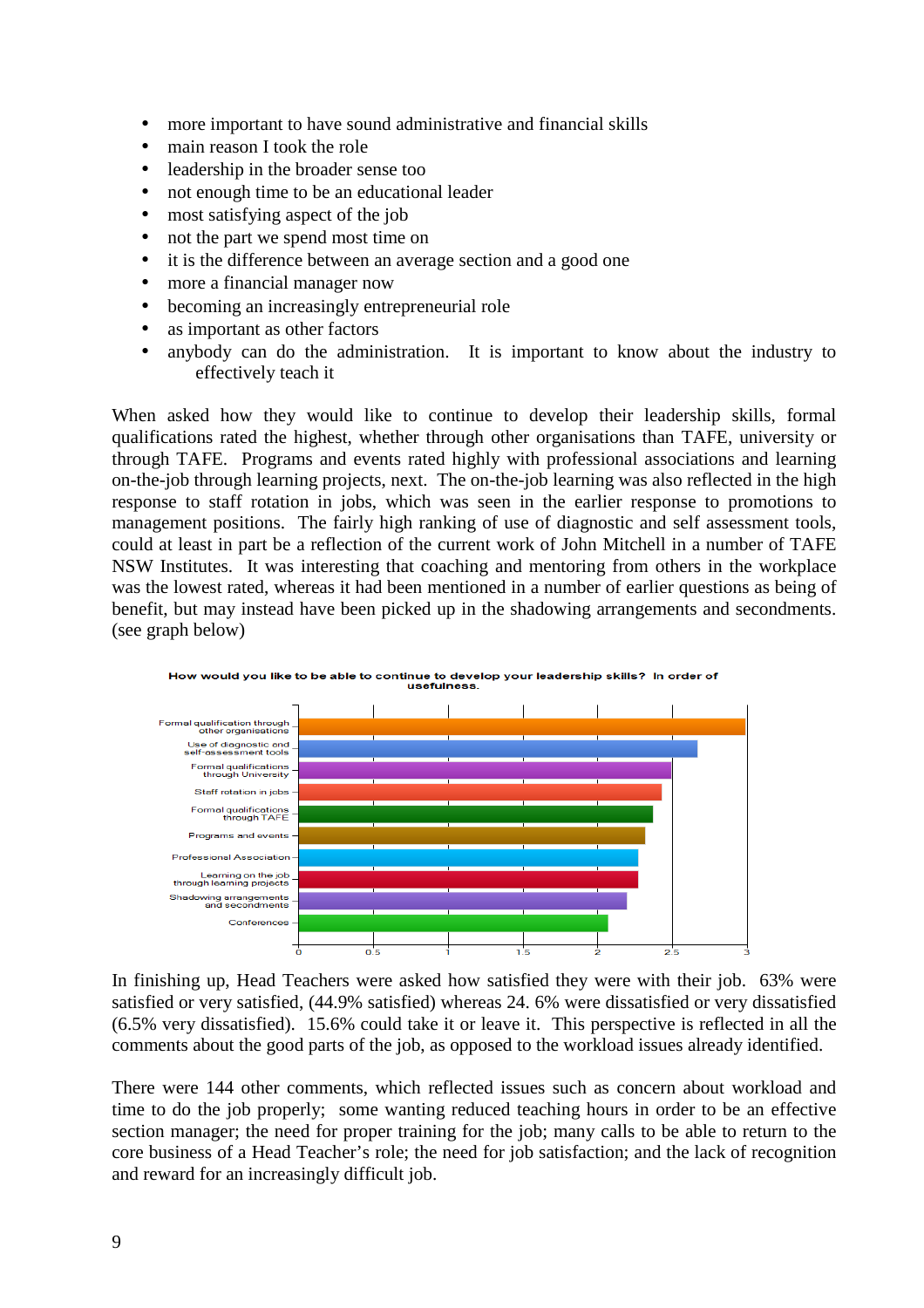Some critical quotes included:

- "I see huge potential benefit to the organisation if we work and make decisions together. Being told without real consultation has led to a very unhappy and unmotivated team"
- "TAFE does not value its staff these days as its most important resource, making economic decisions without considering the impact on staff and students"
- "The job has become more administrative, and takes me away from my educational leadership role"
- "Not enough hours in the day to do everything properly and teach the hours we are supposed to"
- "Satisfied but frustrated that the role has changed significantly of recent years with no consideration for the added demands that has put on Head Teachers"
- "Mostly I am very satisfied with my job. I love classroom teaching and the management side. I feel I have the best of both worlds in that regard"
- "I'm leaving TAFE, as not enough time for students now"
- "Head Teachers are no longer educational leaders. They are admin managers who are left to run their own sections by competing with other colleagues and colleges for students and funding"
- "Not enough time to be a good teacher and a good manager"

In looking back at Stephen Black's report on 'Head Teacher Voices', it is disappointing to see that so little has changed. The concerns of Head Teachers then are the same concerns now – too little time to carry out the important parts of the job, with unimportant administrative tasks and use of unwieldy systems taking up too much time.

Do they feel equipped to continue to meet the challenges of their changing roles? Many Head Teachers continued to demonstrate the need for professional tertiary qualifications relevant to vocational education and training, but most also wanted qualifications that addressed their particular role, and gave them skills and capabilities in educational leadership and effective management of their sections.

Linda Simon and Annette Bonnici March 2011